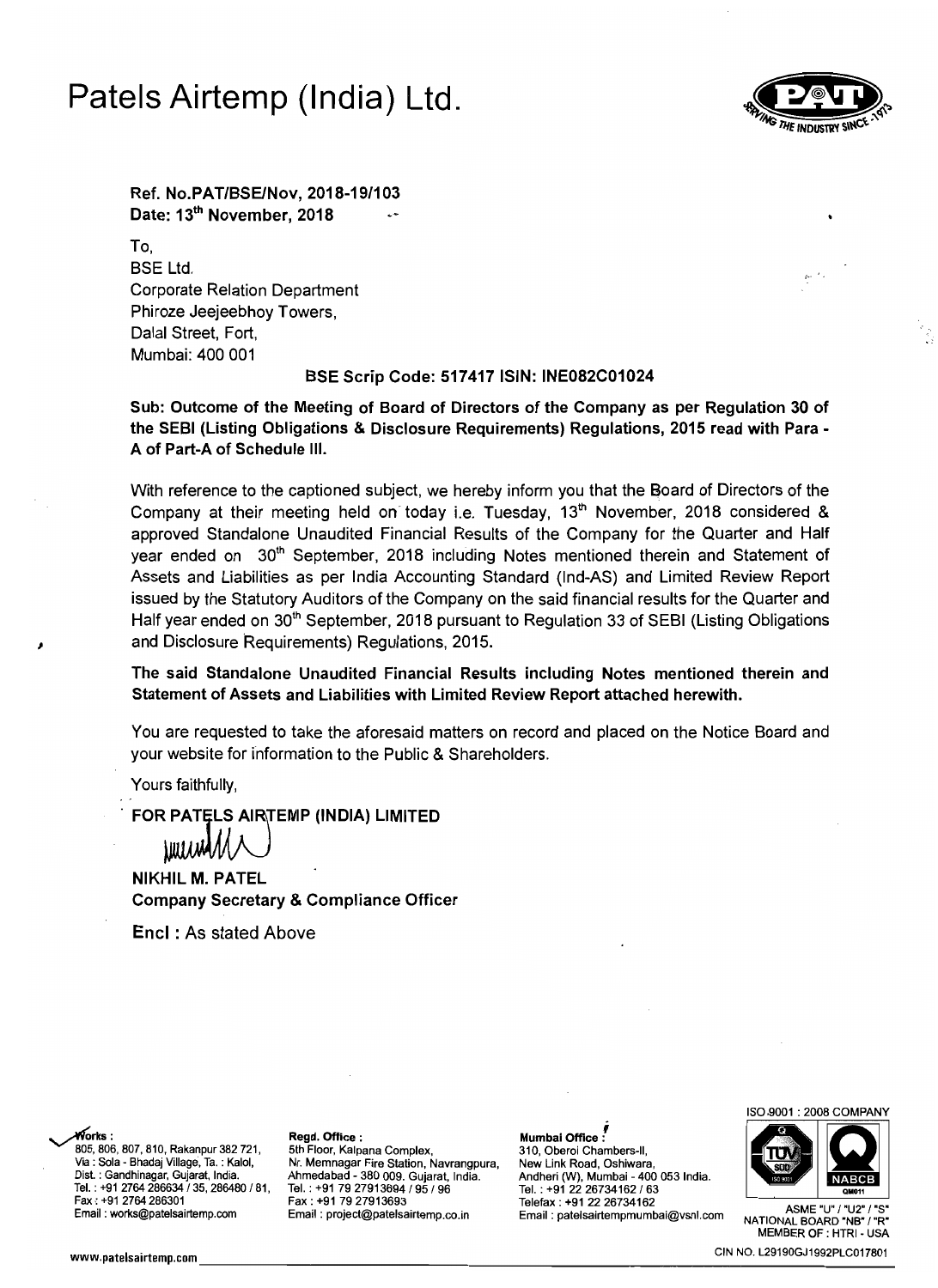# Patels Airtemp (India) Ltd.



## PATElS AIRTEMP (INDIA) LIMITED STATEMENT OF UNAUDITED STANDALONE FINANCIAL RESULTS FOR THE QUARTER AND HALF YEAR ENDED 30TH SEPTEMBER, 2018

|                          |                                                                                                            | <b>Quarter ended</b> |              |              | <b>Half Year ended</b> |              | (Rs. in Lakhs except EPS)<br>Year ended |  |
|--------------------------|------------------------------------------------------------------------------------------------------------|----------------------|--------------|--------------|------------------------|--------------|-----------------------------------------|--|
| Sr.<br>No.               | $\cdot$<br><b>Particulars</b>                                                                              |                      |              |              |                        |              |                                         |  |
|                          |                                                                                                            | 30/09/2018           | 30/06/2018   | 30/09/2017   | 30/09/2018             | 30/09/2017   | 31/03/2018                              |  |
|                          |                                                                                                            | <b>Unaudited</b>     |              |              |                        | Audited      |                                         |  |
| 1                        | <b>Income</b>                                                                                              |                      |              |              |                        |              |                                         |  |
|                          | a) Total Revenue from Operations                                                                           | 4,225.97             | 2,783.35     | 4,044.91     | 7,009.32               | 5,340.62     | 15,938.44                               |  |
|                          | b) Other Income                                                                                            | 53.60                | 12.91        | 10.81        | 66.51                  | 21.05        | 42.85                                   |  |
|                          | Total Income (a+b)                                                                                         | 4,279.57             | 2,796.26     | 4,055.72     | 7,075.83               | 5,361.67     | 15,981.29                               |  |
| $\overline{2}$           | <b>Expenses</b>                                                                                            |                      |              |              |                        |              |                                         |  |
|                          | a) Cost of Materials consumed                                                                              | 2,250.56             | 2,426.99     | 2,687.52     | 4,677.55               | 5,139.47     | 10,067.41                               |  |
|                          | b) Purchase of stock-in-trad                                                                               | 33.79                | 68.73        | 132.28       | 102.52                 | 238.00       | 361.06                                  |  |
|                          | c) Changes in inventories of finished goods, work-in-<br>progess and stock-in-trade                        | 395.10               | (1, 124.11)  | (505.20)     | (729.01)               | (3, 423.47)  | (2, 155.80)                             |  |
|                          | d) Employee benefits expense                                                                               | 218.72               | 196.81       | 197.73       | 415.53                 | 385.87       | 837.69                                  |  |
|                          | e) Depreciation and amortisation expenses                                                                  | 64.54                | 65.46        | 64.80        | 130.00                 | 129.57       | 259.40                                  |  |
|                          | f) Labour Charges                                                                                          | 329.35               | 300.11       | 426.59       | 629.46                 | 790.34       | 1,742.40                                |  |
|                          | q) Excise Duty                                                                                             |                      |              |              |                        | 112.70       | 112.70                                  |  |
|                          | h) Finance Costs                                                                                           | 115.79               | 99.14        | 100.00       | 214.93                 | 177.57       | 485.89                                  |  |
|                          | i) Other Expenses                                                                                          | 610.37               | 564.01       | 675.22       | 1,174.38               | 1,388.97     | 3,005.61                                |  |
|                          | <b>Total Expenses</b>                                                                                      | 4,018.22             | 2,597.14     | 3,778.94     | 6,615.36               | 4,939.02     | 14,716.36                               |  |
| 3                        | Profit before execeptional items and tax (1-2)                                                             | 261.35               | 199.12       | 276.78       | 460.47                 | 422.65       | 1,264.93                                |  |
| 4                        | <b>Exceptional Items</b>                                                                                   |                      |              |              |                        |              |                                         |  |
| 5                        | Profit before tax $(3+/-4)$                                                                                | 261.35               | 199.12       | 276.78       | 460.47                 | 422.65       | 1,264.93                                |  |
| 6                        | <b>Tax Expenses</b>                                                                                        |                      |              |              |                        |              |                                         |  |
|                          | (i) Current Tax                                                                                            | 77.46                | 60.80        | 82.20        | 138.26                 | 131.07       | 447.94                                  |  |
|                          | (ii) Deferred Tax                                                                                          | 6.07                 | 00.09        | (3.58)       | 6.16                   | (8.90)       | (44.16)                                 |  |
| $\overline{\phantom{a}}$ | Net Profit for the period (5+/-6)                                                                          | 177.82               | 138.23       | 198.16       | 316.05                 | 300.48       | 861.15                                  |  |
| 8<br>9                   | Other Comprehensive Income (Net of income tax)<br>a) Items that will not be reclassified to profit or loss | (3.40)               | (3.40)       | (0.30)       | (6.80)                 | (0.60)       | (13.59)                                 |  |
|                          | b) Items that will be reclassified to profit or loss                                                       |                      |              |              |                        |              | $\overline{\phantom{a}}$                |  |
|                          | Total other comprehensive income (Net of income<br>tax)                                                    | (3.40)               | (3.40)       | (0.30)       | (6.80)                 | (0.60)       | (13.59)                                 |  |
|                          | Total comprehensive income for the period $(7 + 8)$                                                        | 174.42               | 134.83       | 197.86       | 309.25                 | 299.88       | 847.56                                  |  |
| 10                       | Paid-up equity share capital (face value of Rs. 10/- per<br>share)                                         | 507.02               | 507.02       | 507.02       | 507.02                 | 507.02       | 507.02                                  |  |
| 11                       | Reserves excluding revaluation reserves                                                                    |                      |              |              |                        |              | 6,895.28                                |  |
| 12                       | Earning Per Share (EPS) of Rs. 10/- each (Not Annualised)                                                  |                      |              |              |                        |              |                                         |  |
|                          | a) Basic (Rs.)<br>b) Diluted (Rs.)                                                                         | 3.51<br>3.51         | 2.73<br>2.73 | 3.90<br>3.90 | 6.24<br>6.24           | 5.91<br>5.91 | 16.98<br>16.98                          |  |

Notes:

1 The above results for the Quarter and Half Year ended 30th September, 201S have been reviewed by the Audit Committee and approved by the Board of Directors in their respective meetings held on 13th November, 2018.

2 The Statutory Auditors of the Company have carried out a "Limited Review' of the above Results as per Regulation 33 of SEBI (Listing Obligatios & Disclosures Requirements) Regulation; 2015.

As the Company has only one reportable segment i.e. Engineering, the disclosure requirements under Regulation 33 of SEBI (Listing Obligatios &<br>Disclosures Requirements) Regulation, 2015 and in terms of Ind AS-108 on "Segme

4 After the Applicablity of Goods and Service Tax - (GST) w.e.f. 1st July, 2017 revenue from operations for all periods presented other than the period 1st April,2017 to 30th June,2017, included in the financial results for half year ended 30th September,20l7 are net of GST. Accordingly, the figures of total revenue from operations for the Half Year ended 30th September, 2018 is not comparable to the totar revenue from operations for the half year ended 30th September,20l7.

5 Previous year's/period's figure have been regrouped/rearranged wherever necessary.

For and on behalf of the Board For PATELS AIRTEMP (INDIA) LTD.

2018 (Chairm lit Whole-time Director) NARAYANBHAI G. PATEL DIN: 00023107

The Works: Mumbai Office : Regd. Office : Mumbai Office :<br>10. Book, 806, 807, 810, Rakanpur 382 721, 5th Floor, Kalpana Complex, 310, Oberoi Chai 805, 806, 807, 810, Rakanpur 382 721, 5th Floor, Kalpana Complex, 310, Oberoi Chambers-II, Via : Sola - Bhadaj Village, Ta. : Kalol, Nr. Memnagar Fire Station, Navrangpura, New Link Road, Oshiwara, Tel. : +91 2764 286634 / 35, 286480 / 81, **Tel. : +91 79 27913694 / 95 / 96**<br>Fax : +91 2764 286301 **Fax : +91 79 27913693** 

Date : 13th November,

Place :Rakanpur, Dist: Gandhinagar

Via : Sola - Bhadaj Village, Ta. : Kalol, Nr. Memnagar Fire Station, Navrangpura, New Link Road, New Link Road, Oshiwara, Oshiwara, New Link Road, Oshiwara, New Link Road, Oshiwara, Oshiwara, India. Dist. : Gandhinagar, Gujarat, India. Ahmedabad - 380009. Gujarat, India. Andheri (W), Mumbai - 400 053 India. Fax: +91 2764 286301 Fax: +91 79 27913693 Fax: +91 79 elefax: +91 22 26734162<br>Email: works@patelsairtemp.com Email: project@patelsairtemp.co.in Email: patelsairtempmumbai@vsnl.com

310, Oberoi Chambers-II,



ASME "U" / "U2" / "S"<br>"NATIONAL BOARD "NB" / "R MEMBER OF : HTRI - USA

www.paesHlremp.com . <sup>t</sup> \_\_\_\_\_\_\_\_\_\_\_\_\_\_\_\_\_\_\_\_\_\_\_\_\_\_\_\_\_\_\_\_\_\_\_\_\_\_\_\_\_\_\_\_\_\_ CIN NO. l29190GJ1992PLC017801 \_ <sup>t</sup><sup>I</sup>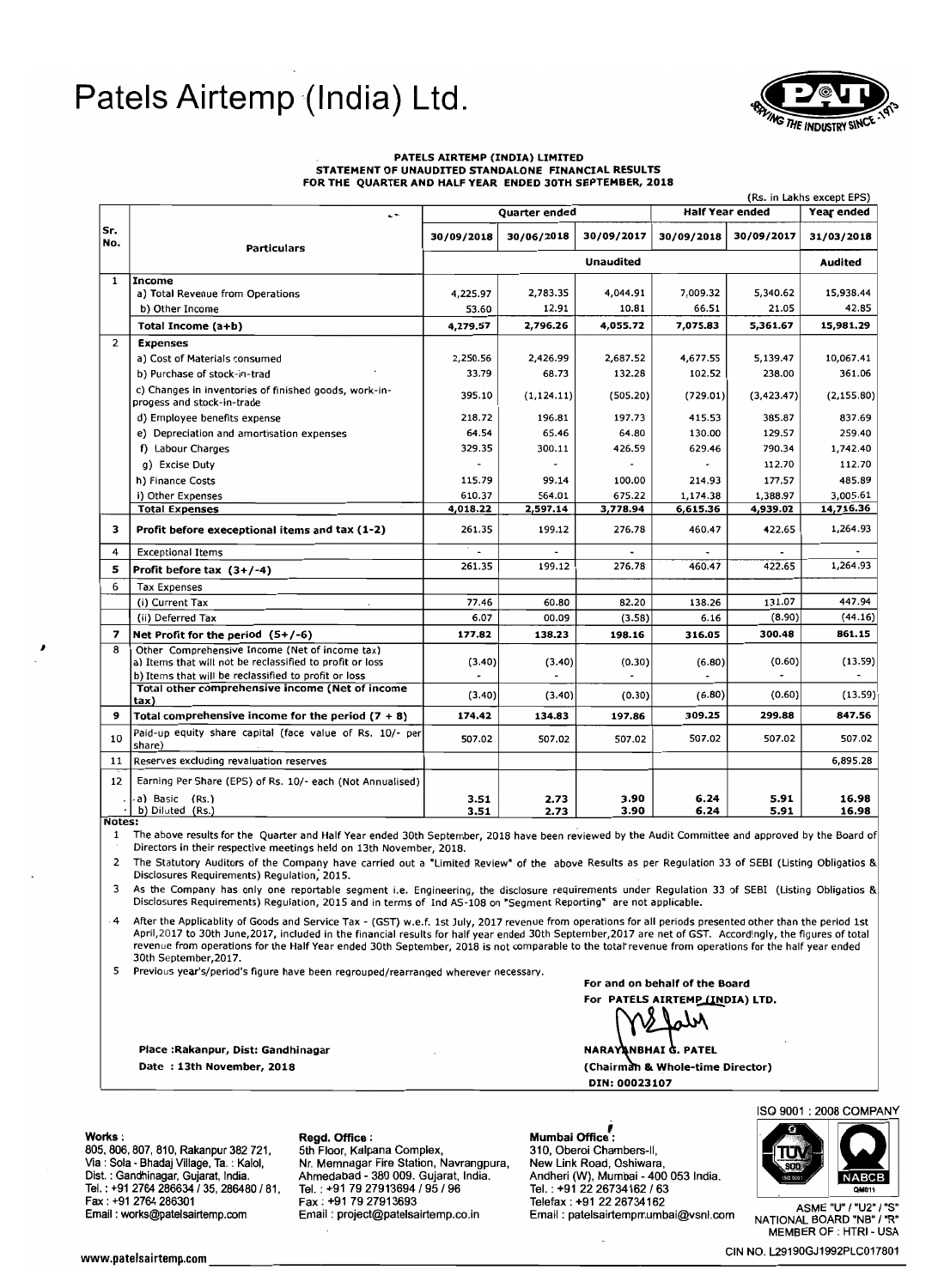# Patels Airtemp (India) Ltd.



Standalone Statement of Assets and Liabilities for the Half year ended 30th September, 2018

|                                                         | (Rs.in lakhs)        |                  |  |
|---------------------------------------------------------|----------------------|------------------|--|
| <b>Particulars</b>                                      | As at                | As at            |  |
|                                                         | 30th September, 2018 | 31st March, 2018 |  |
| <b>ASSETS</b><br>$\ddot{\phantom{0}}$                   | (Unaudited)          | (Audited) .      |  |
| $\mathbf{1}$<br><b>Non-current assets</b>               |                      |                  |  |
| Property, plant and equipment                           | 2,196.89             | 2,137.94         |  |
| Capital work-in-progress                                |                      |                  |  |
| Other intangible assets                                 | 4.03                 | 2.30             |  |
| <b>Financial assets</b>                                 |                      |                  |  |
| (i) Other non-current assets                            | 17.70                | 25.62            |  |
| (ii) Non-current tax assets (Net)                       | 30.52                |                  |  |
| <b>Total non-current assets</b>                         | 2,249.14             | 2,165.86         |  |
| $\mathbf{z}$<br><b>Current assets</b>                   |                      |                  |  |
| Inventories                                             | 5,654.71             | 5,080.35         |  |
| Financial assets                                        |                      |                  |  |
| (i) Trade receivables                                   | 4,883.04             | 6,238.66         |  |
| (ii) Cash and cash equivalents                          | 489.87               | 425.80           |  |
| (iii) Bank balance other than cash and cash equivalents | 595.15               | 545.15           |  |
| (iv) Loans & advances                                   | 376.18               | 222.68           |  |
| Other current assets                                    | 152.81               | 128.77           |  |
| <b>Total current assets</b>                             | 12,151.76            | 12,641.41        |  |
| <b>TOTAL ASSETS</b>                                     | 14,400.90            | 14,807.27        |  |
| <b>EQUITY AND LIABILITIES</b>                           |                      |                  |  |
| 1<br>Equity                                             |                      |                  |  |
| Equity share capital                                    | 507.02               | 507.02           |  |
| Other equity                                            | 7,204.53             | 6,895.28         |  |
| <b>Total equity</b>                                     | 7,711.55             | 7,402.30         |  |
| $\overline{2}$<br>Liabilities                           |                      |                  |  |
| <b>Non-current liabilities</b>                          |                      |                  |  |
| <b>Financial liabilities</b>                            |                      |                  |  |
| <b>Borrowings</b>                                       | 852.49               | 798.30           |  |
| Provisions                                              | 29.12                | 29.12            |  |
| Deferred tax liabilities (net)                          | 210.31               | 204.15           |  |
| <b>Total non-current liabilities</b>                    | 1,091.92             | 1,031.57         |  |
| <b>Current liabilities</b>                              |                      |                  |  |
| <b>Financial liabilities</b>                            |                      |                  |  |
| (i) Borrowings                                          | 2,415.91             | 2,240.51         |  |
| (ii) Trade payables                                     | 2,055.19             | 3,119.08         |  |
| Provisions                                              | 9.12                 | 29.12            |  |
| Current tax liabilities (Net).                          |                      | 50.38            |  |
| <b>Other Current liabilities</b>                        | 1,117.21             | 934.31           |  |
| <b>Total current liabilities</b>                        | 5,597.43             | 6,373.40         |  |
| TOTAL EQUITY AND LIABILITIES                            | 14,400.90            | 14,807.27        |  |

Date : 13th November, 2018 Place :Rakanpur, Dist: Gandhinagar

I

Works : Regd. Office : Regd. Office : Regd. Office : Mumbai Office<sup>7</sup><br>805, 806, 807, 810, Rakanpur 382 721, 5th Floor, Kalpana Complex, 310, Oberoi Char 805, 806, 807, 810, Rakanpur 382 721,<br>Via : Sola - Bhadaj Village, Ta. : Kalol,

Nr. Memnagar Fire Station, Navrangpura,<br>Ahmedabad - 380 009. Gujarat, India. Dist. : Gandhinagar, Gujarat, India. Ahmedabad - 380 009. Gujarat, India. Andheri (W), Mumbai - 400 053 India.<br>Tel. : +91 2764 286634 / 35, 286480 / 81, Tel. : +91 79 27913694 / 95 / 96 Tel. : +91 22 26734162 / 63

For and on behalf of the Board For PATELS AIRTEMP (INDIA) LTD.

NARAXANBHAI G. PATEL (Chairman &. Whole-time Director) DIN: 00023107

310, Oberoi Chambers-II, New Link Road, Oshiwara,

Andheri (W), Mumbai - 400 053 India. Tel. : +91 2764 286634 / 35, 286480 / 81, Tel. : +91 79 27913694 / 95 / 96 Tel. : +91 22 26734162 / 63 Email:<br>Fax : +91 79 27913693 Telefax : +91 22 26734162 Telefax : +91 22 26734162<br>Email : works@patelsairtemp.com Email



MEMBER OF : HTRI- USA

www.patelsairtemp.com \_\_\_\_\_\_\_\_\_\_\_\_\_\_\_\_\_\_\_\_\_\_\_\_\_\_\_\_\_\_\_C\_IN\_N\_O\_,\_L\_29\_1\_90\_G\_J\_199\_2\_PL\_C\_O\_17\_8\_0\_1